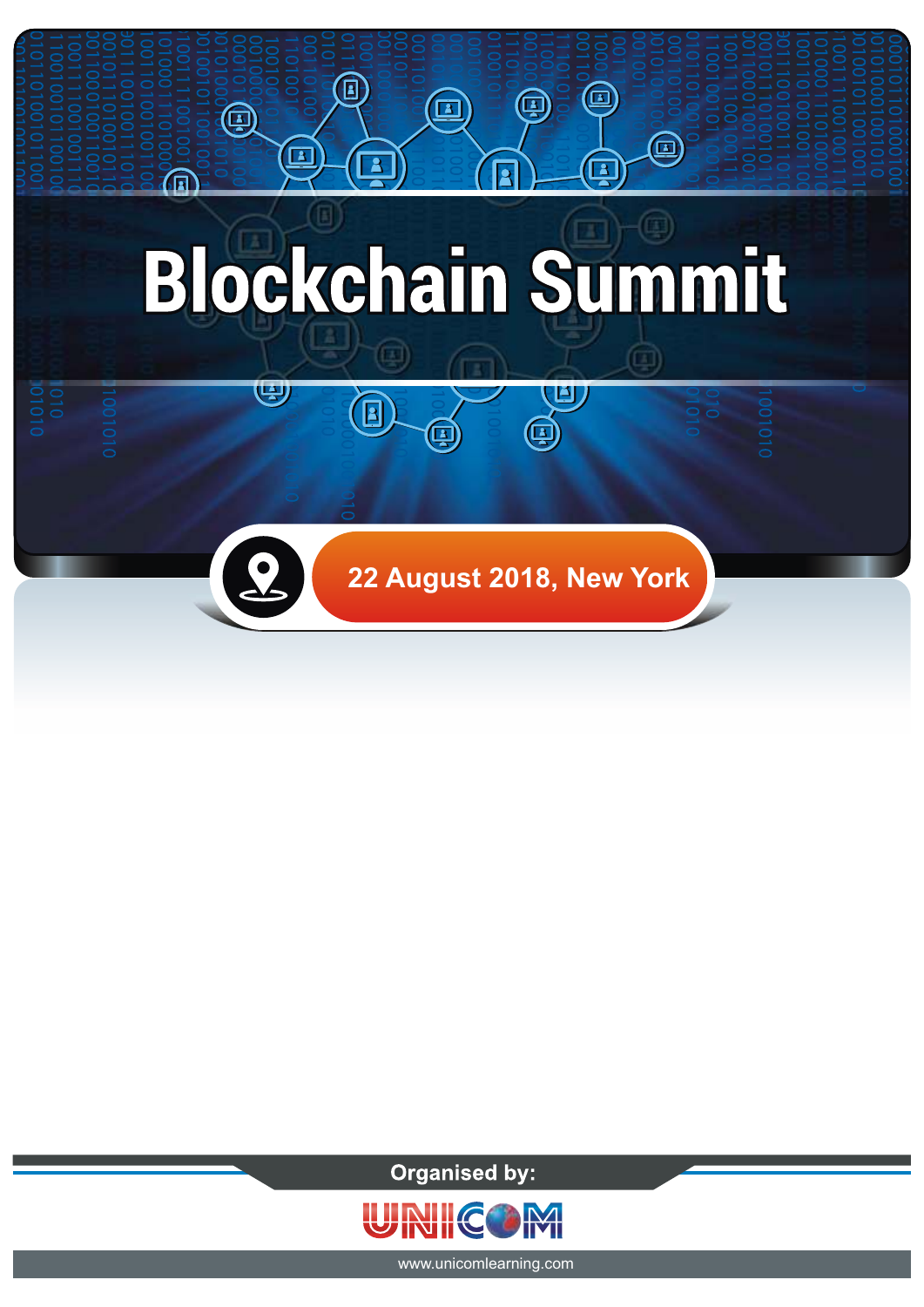## **Blockchain Summit**

### **Background**

**22 August 2018, New York**

回

Blockchain technology today forms the basis of on-line secure ledger/settlement system. Blockchain is gaining momentum since it has multifaceted applications and is moving towards mainstream adoption. The global Blockchain technology market is predicted to rise from \$210m in 2016 to \$2.31bn by 2021. In this event, tutorial followed by multi-speaker summit, leading venture capitalists and angel investors will examine the emerging Blockchain technology and its contributions to on-line secure settlement system in multiple industry sectors.

Blockchain has many applications – in supply chains, healthcare, global monetary systems, financial technologies, energy trading, music, electronic record authentication, delivery of Government services and many more. As a result the Blockchain technology is expected to have significant impact on various industries and so it is critical for stakeholders to formulate careful legal and business strategies around this new business models as the technology and infrastructure, as well as the corresponding market appetite and regulatory structures, evolve rapidly in disparate global markets.

This Summit brings together Blockchain technologists in the finance sector, regulators, industry commentators, computer science researchers and others involved in innovation; these experts explore some of the technology and the many applications of Blockchain.

### **Call for Participation**

We are looking for speakers willing to share their experiences and stories about their work in the field of Blockchain. If you wish to submit a proposal to present at this event please fill in the speaker's response form.

#### **There's no "right" answer here, but some topics that we're always looking for include:**

- $\times$  Introduction to Blockchain technology;
- $\checkmark$  Blockchain technologies: sensors and mobile technology;
- $\checkmark$  Blockchain network scaling, performance, and distribution;
- $\checkmark$  Hyperledger as Enterprise blockchain platform technology;
- $\checkmark$  Smart contract program-language notation and verification;
- $\checkmark$  The use of blockchain technologies for compliance and compliance monitoring;
- $\checkmark$  Etherium blockchain and how smart contracts can disrupt transactions in the future;
- $\checkmark$  Industry consortiums' impact on financial services;
- Blockchain smart contracts' impact on legal services; ü
- Blockchain's Potential Role in Payment Modernisation; ü
- Blockchain Risk Management; ü
- Utilising the Blockchain for Clearing and Settlement; ü
- Blockchain: The Challenge of Intellectual Property; ü
- Changing Mindset & Culture for Blockchain Adoption; ü
- $\checkmark$  Data Ownership & Anonymity on The Blockchain;
- $\checkmark$  Different Models of engagement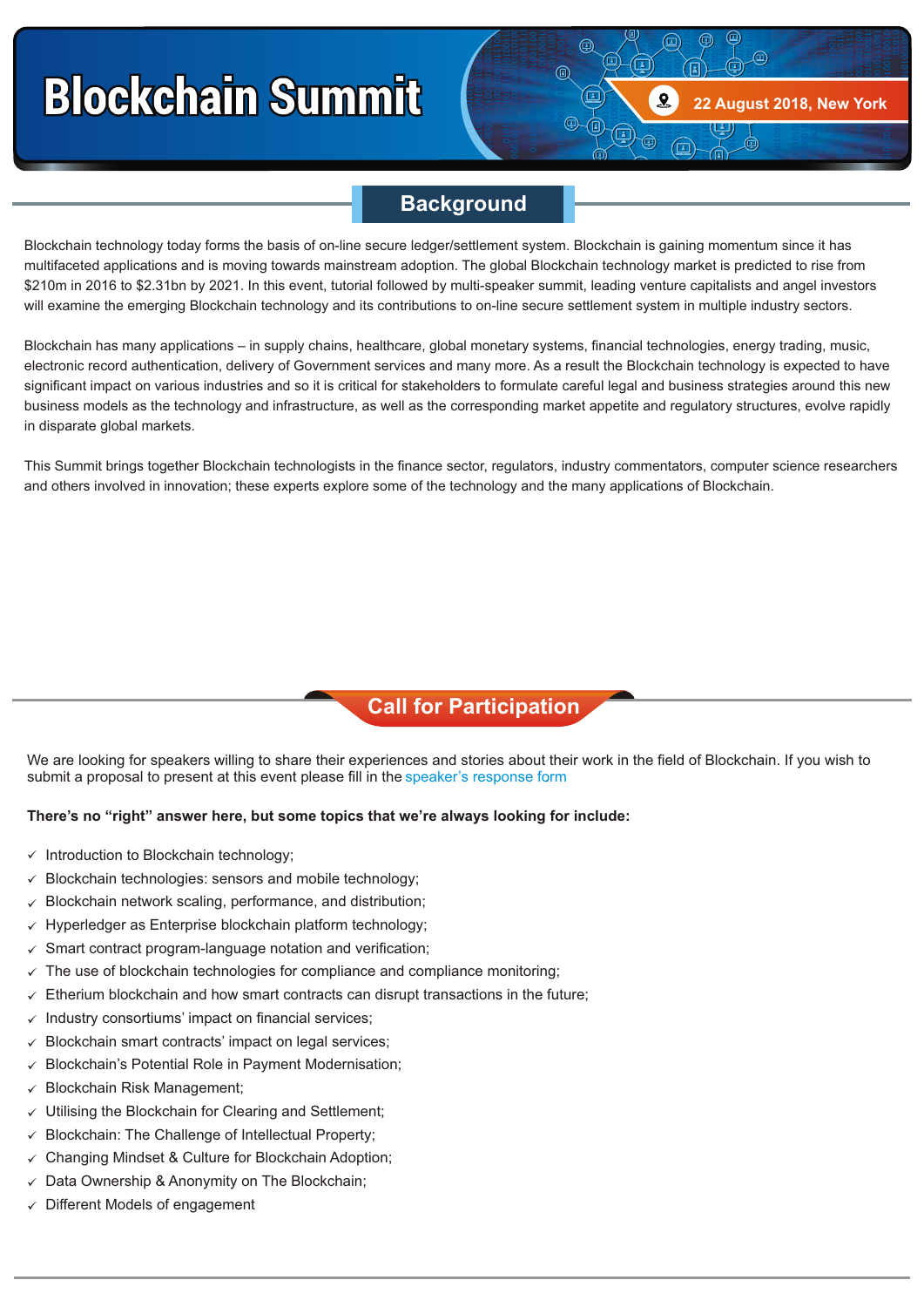# **Blockchain Summit**

**Speakers' Profiles**



Using Blockchain to Fight Fake News **Jeff Koyen**



**Dan Gailey** Decentralized AI + Blockchain: The future of AI economies



**Dario de Martino** Regulation of Token Offerings



**Kesem Frank** Blockchain network scaling, performance, and distribution



**Noah Zinsmeister** Engaging with DApps: A Strategic View



**Chad Arroyo** The digitization and securitization of real-world assets



**Chris Plance** Modernizing the Claims Process with Blockchain



**Aditya Balapure** How Bad Guys Leverage Cryptocurrencies For Fun And Profit



**Carolina Abenante** Understanding Why the Advertising Industry Needs Smart Contracts (and Blockchain)



**Sean Nasiri** ICO's, the good, the bad, the ugly





**22 August 2018, New York**

画

 $\textcircled{\tiny{E}}$  $\textcircled{\scriptsize{\textsf{m}}}$ 

通

 $\textcircled{\scriptsize{1}}$ 

靣

 $\Omega$ 

 $\sqrt{2}$ 

 $\textcircled{\scriptsize{4}}$ 

 $\textcircled{\scriptsize{D}}$ 

4